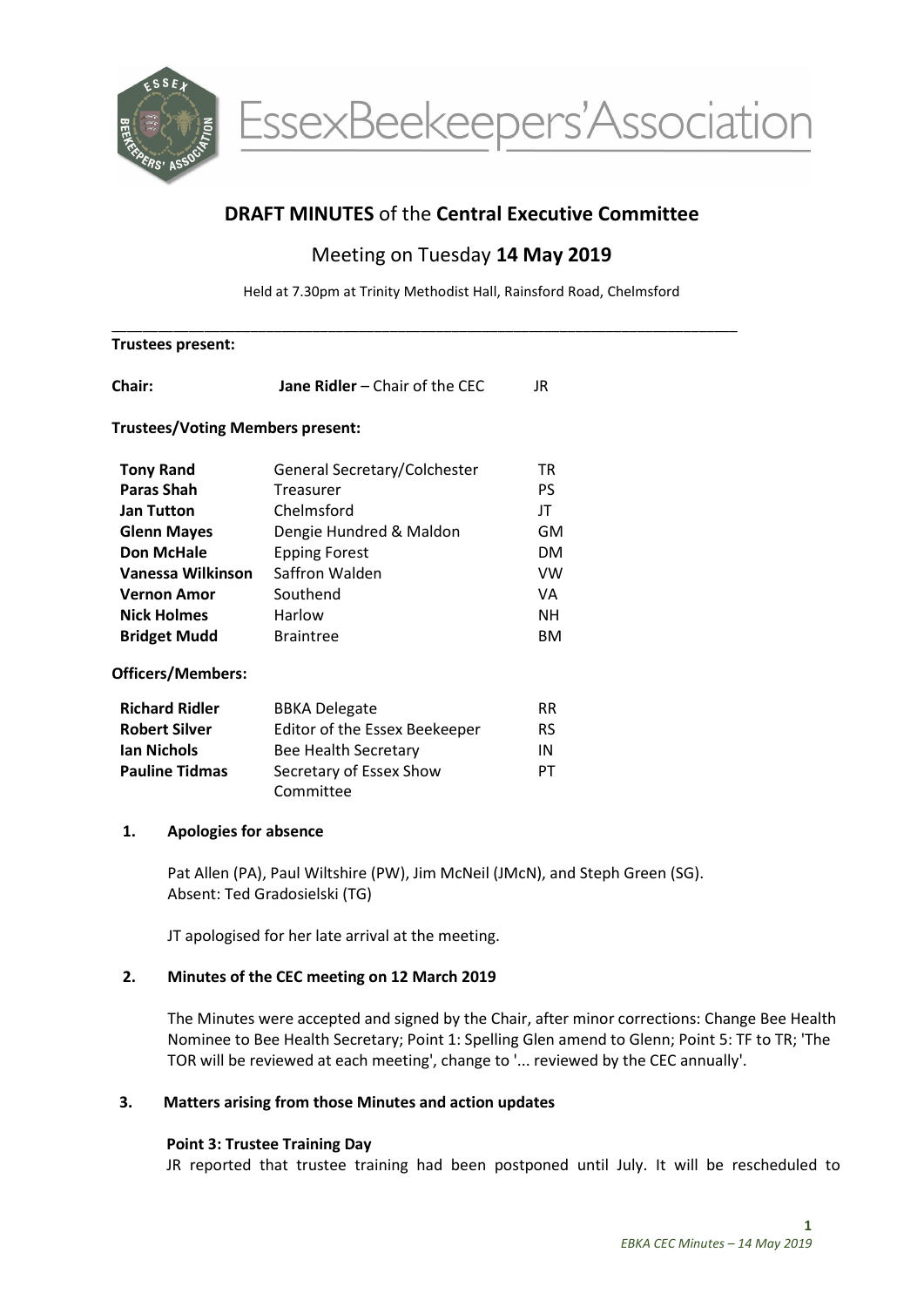immediately before the next CEC meeting.

Action: JR to organise trustee training session for new trustees, VA, BM and GM, before July CEC meeting.

Point 5: Governance Committee Reports Action: JR to contact TG about requested scheduling of Governance Subcommittee meetings before each CEC meeting.

d. Wording of Junior Membership for Trustee Handbook Action: VW to check THB entry and reword if necessary.

Point 11: Chain of Office Action: PA to obtain an estimate for making the changes to the Chain of Office as agreed at March CEC meeting.

#### 4. Charities Commission Report by Chair

JR had prepared a statement for the Charity Commission website, which is compliant with required formatting. No amendments were suggested by trustees. It will be uploaded to the Charity Commission website as required by law.

## Action: TR to upload Charity Commission Annual report with the Annual examined Treasurer's report and accounts to the Charity Commission website.

#### 5. eR2 - proposal to ratify adoption

JR reported that Essex is the last Association of any size to join eR2. Being outside eR2 has already had an impact: EBKA swarm collectors have not been added to the BBKA's swarm map. NH reminded the CEC that, in February, EBKA was asked for submission of the swarm collectors list, but in March was told that collectors could only be added to the list if the Association had joined eR2. JR mentioned that other Associations who are in the process of transferring have been affected too. GM reported that Carlie Mayes is the only collector marked on the map, which means she is inundated with swarm collection requests.

At the BBKA Spring Convention in April, JR, RR, NH and Bob Manning (Romford Division) met with Martin Smith (Project Manager, Purely Solutions Ltd) for a two-day meeting on eR2. It was concluded that, although there are still wrinkles in the system, there is now a workable model for our Association. JR emphasised that if we wish to stay in the BBKA we will have to use eR2. Garth Milford (Saffron Walden), who is an IT professional, has indicated that he is happy to coordinate entry of EBKA data into the system.

JR proposed that 'EBKA transfer to eR2 takes place as soon as possible'.

Vote: 8 For; 1 Abstain CARRIED

It was also proposed that 'Garth Milford is appointed as eR2 manager to oversee eR2 for EBKA and invited to CEC meetings'.

#### Vote: 9 For; 0 Against CARRIED

JR said that NH and Bob Manning have offered to help Garth to get the system set up. The following divisions, Braintree, Chelmsford, Colchester, and Dengie Hundred & Maldon were reminded to send contact details of their membership secretaries, who will be involved with electronic transfer of divisional data, to JR. The eR2 manager position might be amalgamated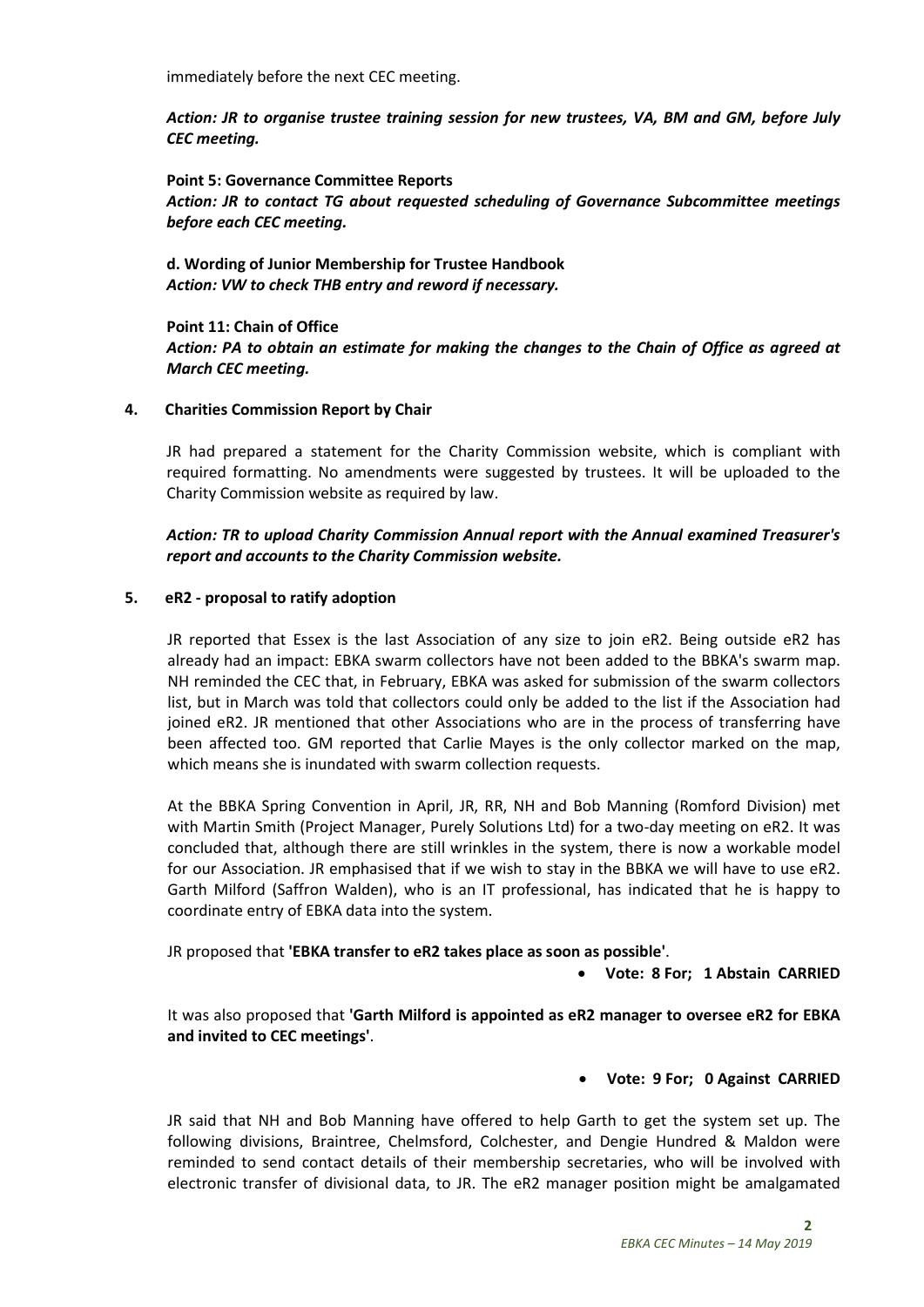into the role of EBKA Membership Secretary in future.

Action: BM, JT, TR and GM to send contact details of their membership secretaries to JR as soon as possible.

#### 6. Essex Beekeeper Magazine proposals to membership

Following the CEC meeting in March, divisions had been asked to submit proposals for consideration by trustees. Chelmsford had submitted a formal proposal, and comments and observations from other divisions had been received in emails and divisional reports.

Trustees from each division summarised their views. In summary, Braintree, Harlow, and Colchester were in favour of retaining central printing of the Essex Beekeeper. No representative from Romford was present, but the trustee's email reflected that Romford wished to retain both electronic and printed versions, but whether centrally or locally printed was not mentioned. Chelmsford, Dengie Hundred & Maldon, Epping Forest, Saffron Walden and Southend were in favour of electronic-only with copies printed locally for those wishing for a hardcopy of the magazine.

JR pointed out that both viewpoints could be respected. This could be done by providing an electronic copy of the magazine with local printing of hardcopy being devolved to the divisions. The cost of central printing is about £5000 per year and this amount could go back proportionally to the divisions. Concerns were expressed about the cost and quality of local printing. PS suggested use of Google to source local printers who deliver to a specific destination at reasonable cost. It would be the responsibility of the divisions to decide whether individuals or the division pay for hardcopies.

RR commented that members have paid their subscription to have the magazine printed until the end of the year. Our printers would need reasonable notice if we ceased production, so a new regime would begin on 1 Jan 2020.

After considerable discussion, GM proposed that 'EBKA move to electronic-only production of the Essex Beekeeper from 1 January 2020. Hardcopies for members who need and want them would be the responsibility of individual divisions'.

#### Vote: 7 For; 3 Against CARRIED

JR emphasised that the details of the transition needed to be explored and members to be consulted.

There was further discussion about the form of the Essex Beekeeper. Should we keep the current format of a monthly magazine and/or introduce an interim newsheet or bulletin that would be more immediate and informational?

JR proposed that 'EBKA adopt an additional electronic bulletin to keep members up to date'. Vote: 9 For; 1 Abstain CARRIED

JR asked RS to put a proposal to the CEC for format, timing and content of an additional electronic bulletin.

Action: RS to put forward a proposal for an electronic bulletin.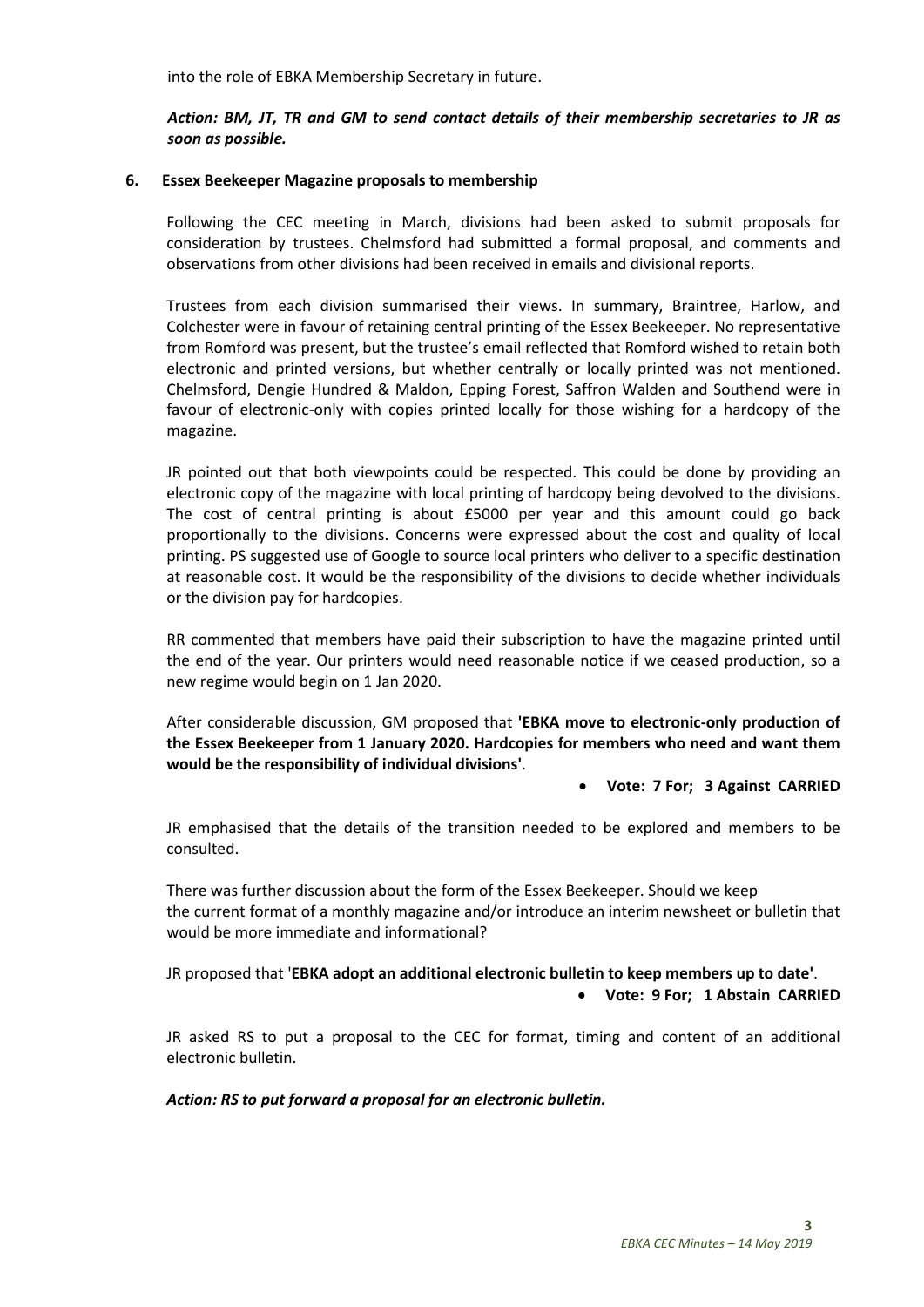#### 7. Governance

#### a. Finance Policy

JR was disappointed that a Finance Policy was not presented at the meeting by the Governance Subcommittee and emphasised that it must be available at the next CEC meeting for discussion and approval.

PS reported briefly on EBKA finances. EBKA has approx £30,000 in the bank, with Romford still to pay their capitation. There were a few outstanding payments: one to cover Essex Beekeeper magazine invoices totalling about £7000 (for 2 years) and another of £2149 for the Honey Show, which would be paid on 1 September. EBKA has received a legacy of £1000 from the estate of the late Josephine Anne Humphrey. PS will be putting together a cash forecast for next year for review by the CEC.

#### Action: PS to provide a financial forecast for a CEC meeting later in the year.

#### b. Honey Show Governance

It was agreed that a Terms of Reference document needs to be approved by the Honey Show Committee, and then presented to the next CEC meeting in July.

## Action: PT to ensure Terms of Reference are approved by the Honey Show Committee by July. Action: TR to add this item to the agenda for the next CEC meeting.

JR asked that both Governance and Honey Show subcommittees meet in advance of CEC meetings so that the requested information is available.

JR noted that Julie Mugglestone (Romford) had offered to help with the EBKA Health and Safety Policy document.

TR agreed to finalise the GDPR document.

#### Action: TR to finalise GDPR document.

#### c. Trustee Handbook

Several sections of the Trustee Handbook have been revised. VW was asked to forward them to members of the CEC one month before the next meeting to allow time for review.

#### Action: VW to forward revised sections of the Trustee Handbook to the CEC by 23rd June.

#### 8. Website publication of Policies

JR pointed out that access to policies, rules etc on the website is inconsistent, with some eligible to all members and some to the CEC only. This needs to be reviewed and discussed at the next committee meeting.

#### Action: TR to add website publication of Policies to the agenda for 23 July.

#### 9. Honey Show Committee

#### a. 2019 show update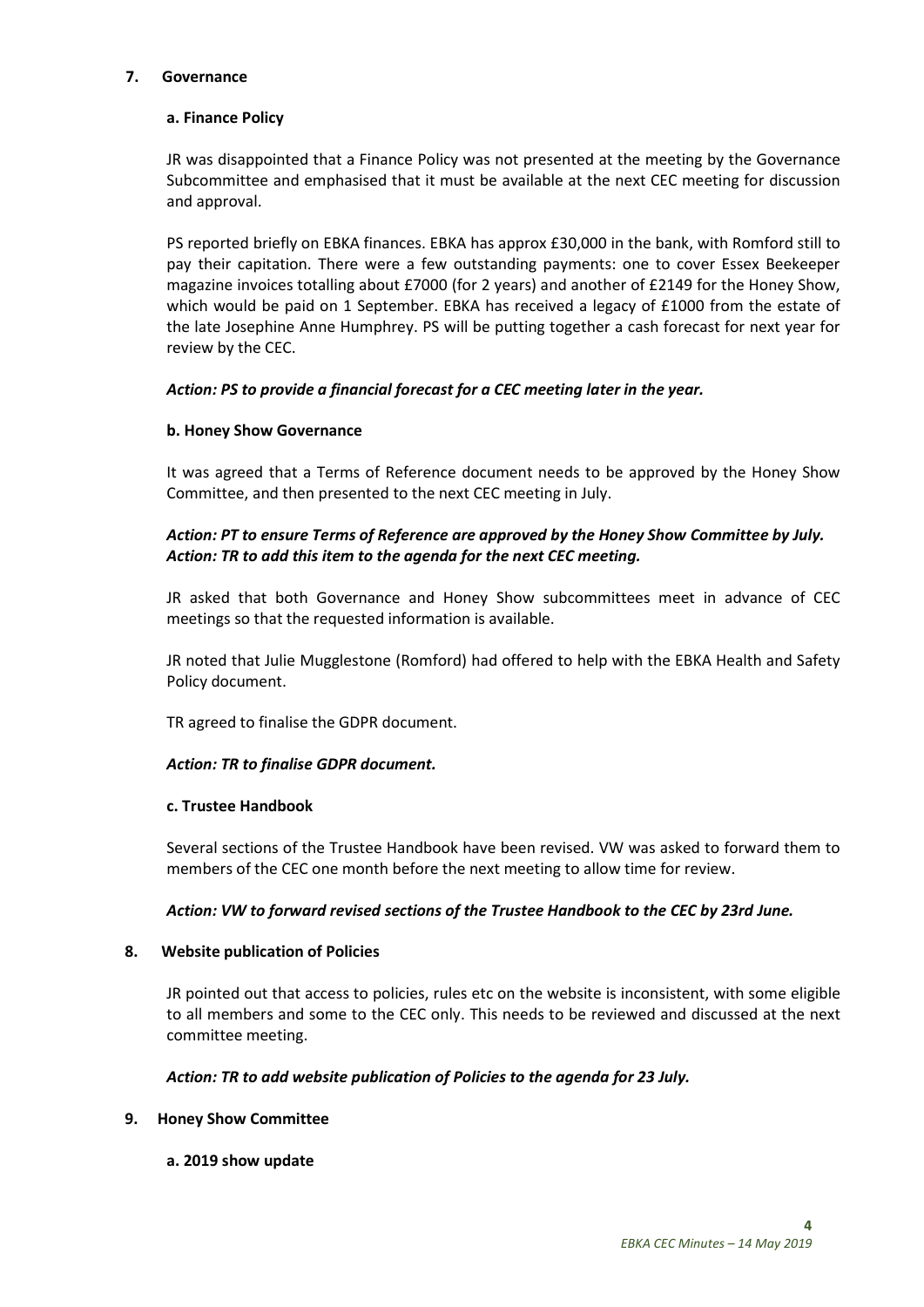PT reported good progress for the Honey Show at Orsett on 7 September. In summary, judges have been appointed, a flyer will be included in the June Essex Beekeeper, with Show Documents available in the July issue. A theme for the show will be decided. A request to increase the size of the marquee to 80 feet wide has been made to address Health and Safety concerns. The cost of the larger marquee will be an extra £200 but it is hoped that this will include tables and chairs, which were an extra charge last year.

### b. Banner payment request

PT explained that Peter Aldridge had paid for the banner for last year's Honey Show but there had been an error with the order and it is not suitable for re-use. The cost was £55 and there was a request to recompense him.

JR proposed that 'The cost of last year's banner should be paid by Central Funds'.

#### Vote: 9 For; 1 Abstain CARRIED

PT said that a new banner will be organised for the upcoming show, which can be used from year to year.

## 10. EARS 3 additional funding

JR reminded the committee that it had agreed to provide £500 of support for the EARS 3 project. At the time, the committee had agreed it would consider additional funding in May. Should we add more funding at this stage? The subject of research is chronic bee paralysis virus and the project will last 3-4 years. IN emphasised the serious nature of the disease for bee colonies. JT proposed an increase in funding, given that we have money in the bank and that the project fulfils our charitable aims.

Following discussion, JR proposed that 'EBKA donate an additional £500 for the EARS 3 project, with a review of extra funding next year'.

Vote: 10 For; 0 Against CARRIED

## 11. Asian Hornet AHAT reps recruitment

JR stated that several divisions had been educating their members about the Asian Hornet this year, e.g. Epping had held a successful conference in March. Given that the Asian Hornet is likely to be a serious threat to beekeepers in the near future, she recommended that there should be representatives from each division responsible for local knowledge and that an EBKA coordinator be appointed. Some BBKA divisions have already set up Asian Hornet Action Teams to help beekeepers monitor for the pest and to report to the NBU swiftly if necessary.

IN reported that he can no longer represent EBKA as Bee Health Secretary as it conflicts with his employment as a Bee Inspector. JR thanked him for invaluable contributions to the committee. JR has asked Katy Langley (Epping) if she might take on the role.

## 12. CIO proposal

The change of status of EBKA to a Charitable Incorporated Organisation was discussed by the CEC last year, and TR had put a proposal to the Governance Subcommittee in Aug/Sept. He said he would put this proposal to the CEC at the next meeting in July.

#### Action: TR to add proposal for CIO to the agenda for the next CEC meeting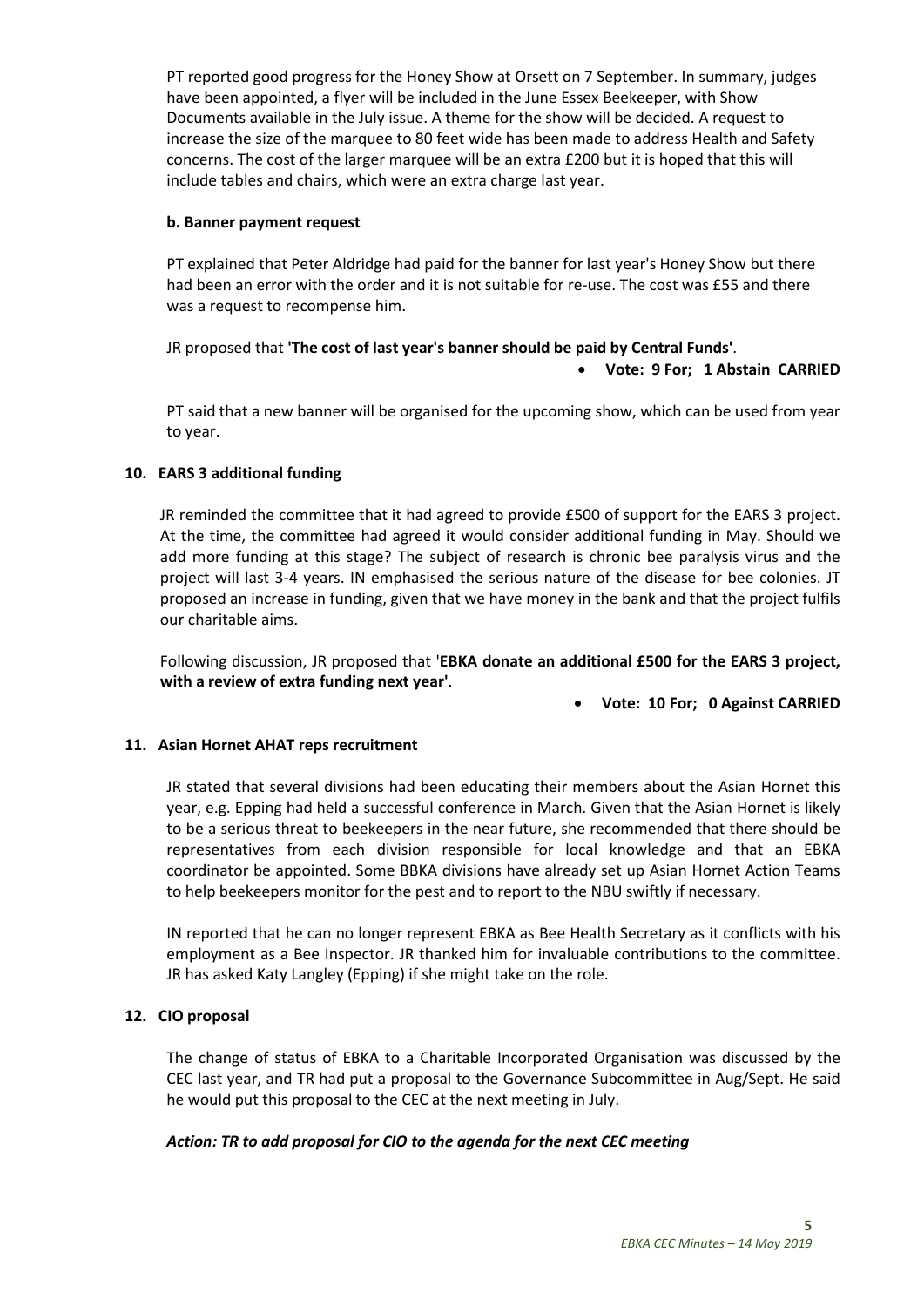#### 13. Future CEC venues

Given that the car park opposite Trinity Church is no longer accessible, JR suggested that we search for an alternative venue for CEC meetings. Committee members are encouraged to send any suggestions to TR.

#### Action: Any suggestions for alternative meeting venues to be sent to TR

#### 14. Divisional reports

Divisional reports should be submitted to TR in advance of each meeting. JR reminded trustees that their reports should follow the agreed template for reports, and recommended Maldon and Saffron Walden's reports as examples.

15. Future meeting dates: 23 July, 24 September, 26 November

#### 16. Any other business

Steph Green, our new Exam Secretary, has booked the Rowena Davy Centre in Great Dunmow for BBKA exams in November. The booking cost of £36 was approved by the committee.

## NEXT MEETING – Tuesday 23 July 2019 at 7.30pm

Carol Evans Room, The Link, Methodist Church, Rainsford Road, Chelmsford.

| <b>Action</b><br>date | Owner     | <b>Action</b>                                                                            | <b>Action</b><br>due<br>date | Update                                                                              | <b>Status</b> |
|-----------------------|-----------|------------------------------------------------------------------------------------------|------------------------------|-------------------------------------------------------------------------------------|---------------|
| 22/1/19               | VW/JT     | The actions from 22/1/19<br>and 12/3/19 to be extracted<br>and delivered as requested.   | 12/3/19                      | JT: outstanding due to<br>VW illness. JT to<br>complete with mins<br>from $12/3/19$ | closed        |
| 22/1/19               | <b>PW</b> | Safeguarding Policy updates<br>to be completed.                                          | ?                            |                                                                                     | open          |
| 12/3/19               | TG        | Identify and confirm mini<br>course for new Trustees.                                    | 5                            | JR will arrange session<br>for new trustees before<br>the July CEC meeting          | open          |
| 12/3/19               | <b>RS</b> | Following consideration a<br>proposal for the Essex Beekeeper<br>will be put to members. | ?                            | See RS entry 14/5/19 for<br>proposal below                                          | closed        |
| 12/3/19               | JR.       | <b>Contact Garth Milford to</b><br>confirm his interest in the<br>eR2 Manager role.      | P                            | Garth is interested in<br>the eR2 Manager role                                      | closed        |